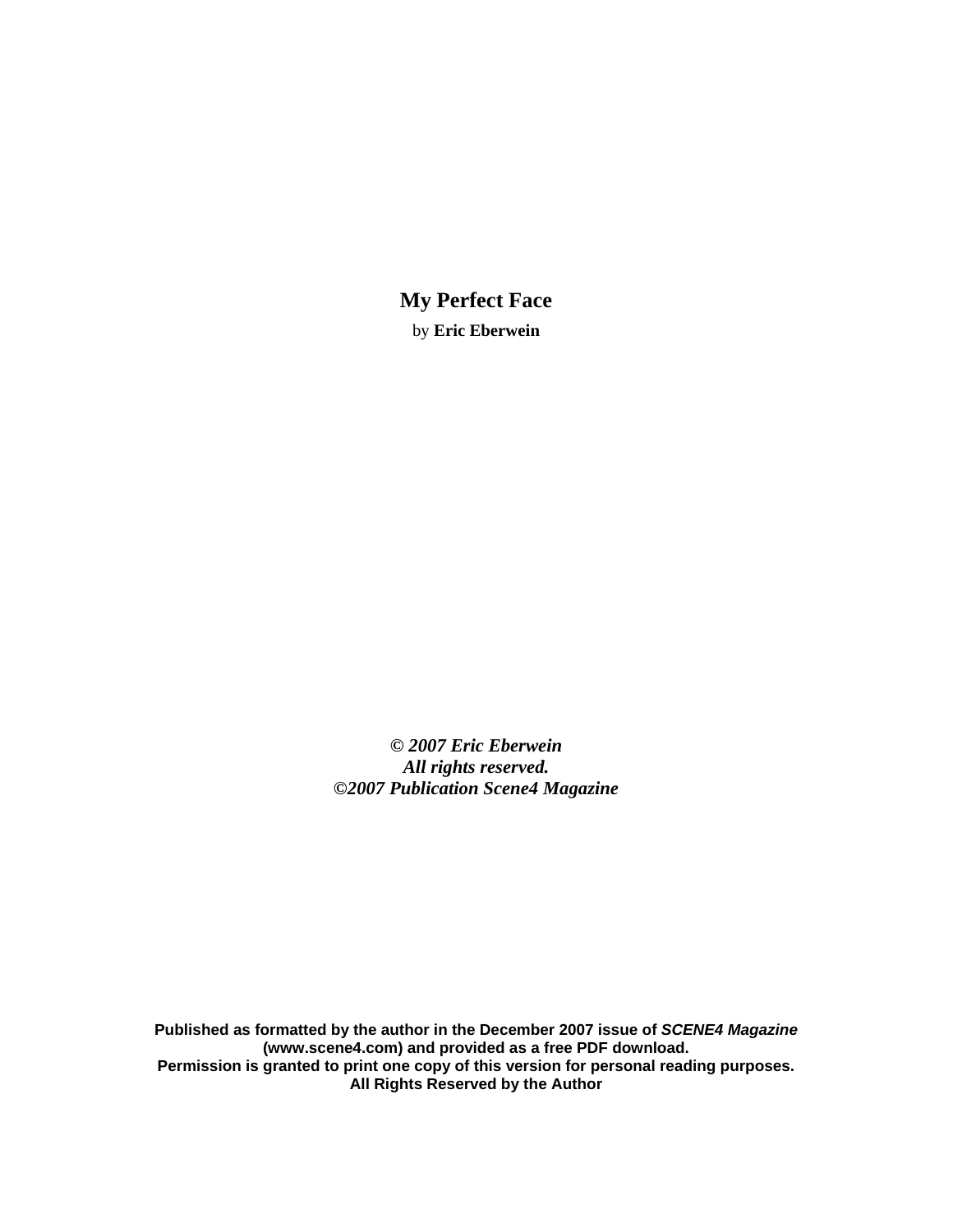©2007 Eric Eberwein. *My Perfect Face* is fully protected under the copyright laws of the United States of America and international copyright laws. All rights, including the rights of translation into foreign languages, adaptations in motion pictures, television, video, radio, various other electronic media, recitation, public reading, and any other adaptations are strictly reserved. Performances of any kind require the payment of a royalty. You may display this book for your personal, non-commercial use. But you may not otherwise reproduce or distribute copies of this book or any part thereof in any form (including by email or other electronic means), without the prior written consent of the owner. All inquiries should be directed to Eric Eberwein at firenbones@aol.com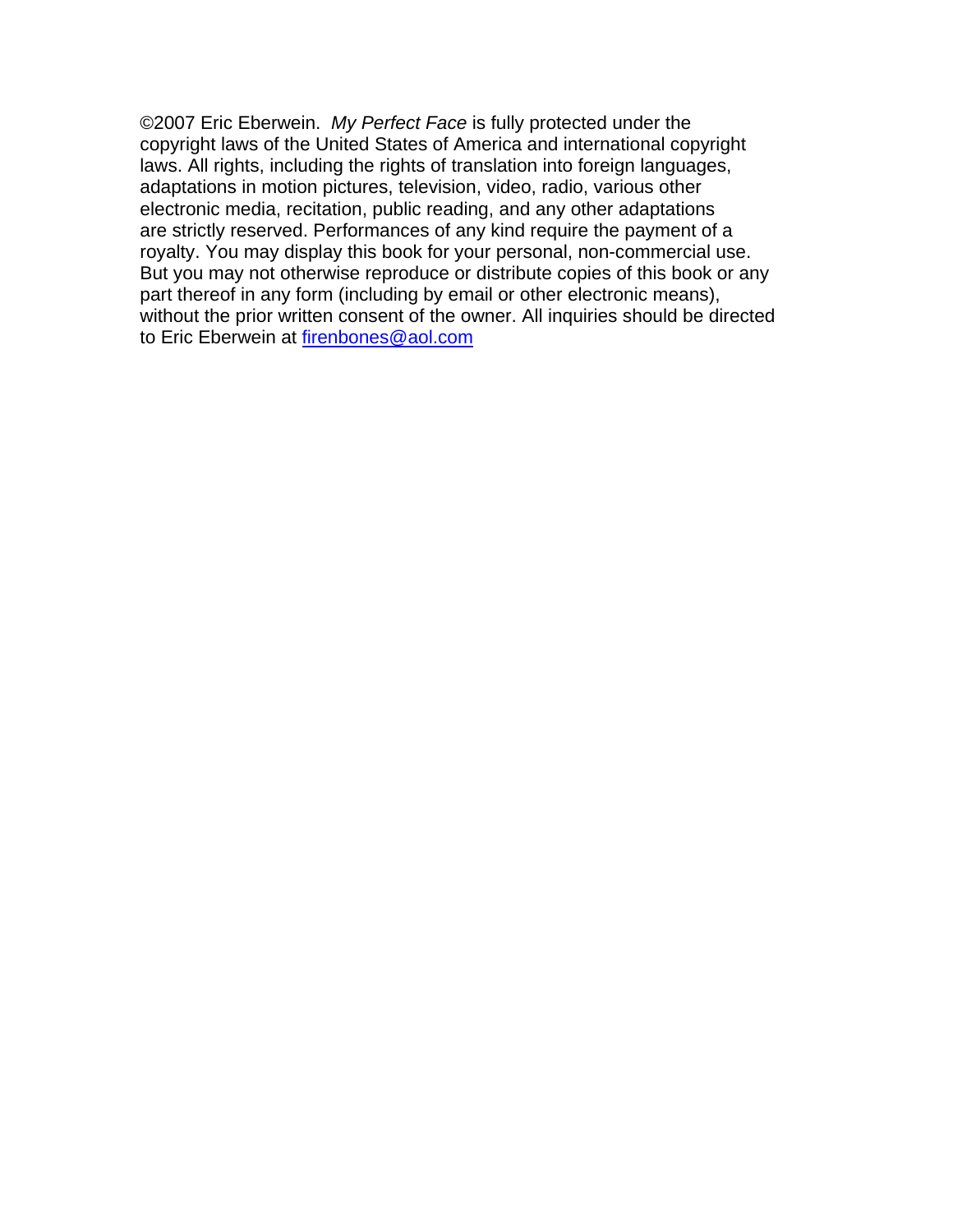# **Characters**

# **THE FACE IN THE MIRROR THE FACE OF LOVE THE FACE OF RESPECT**

## **Setting**

The mind's eye, and the mirror within.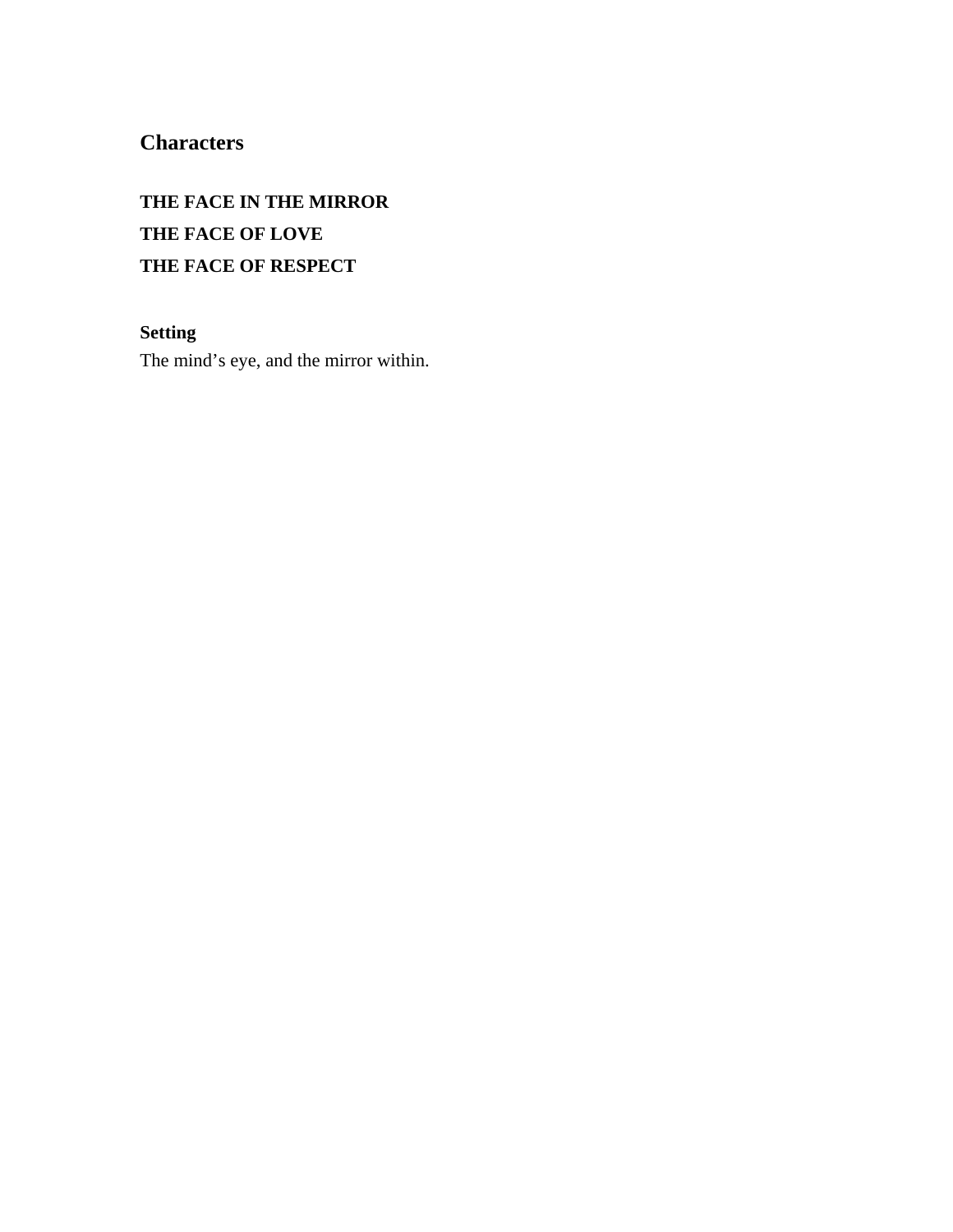# **Scene One**

*(A man – THE FACE IN THE MIRROR – sits at a table. He calmly makes a list.)* 

## **THE FACE IN THE MIRROR**

*Things to do today.* 

*Kill father.* 

*Find lover.* 

*Smash mirror.* 

*(pause)* 

*Work on self-esteem.* 

*(Lights.)*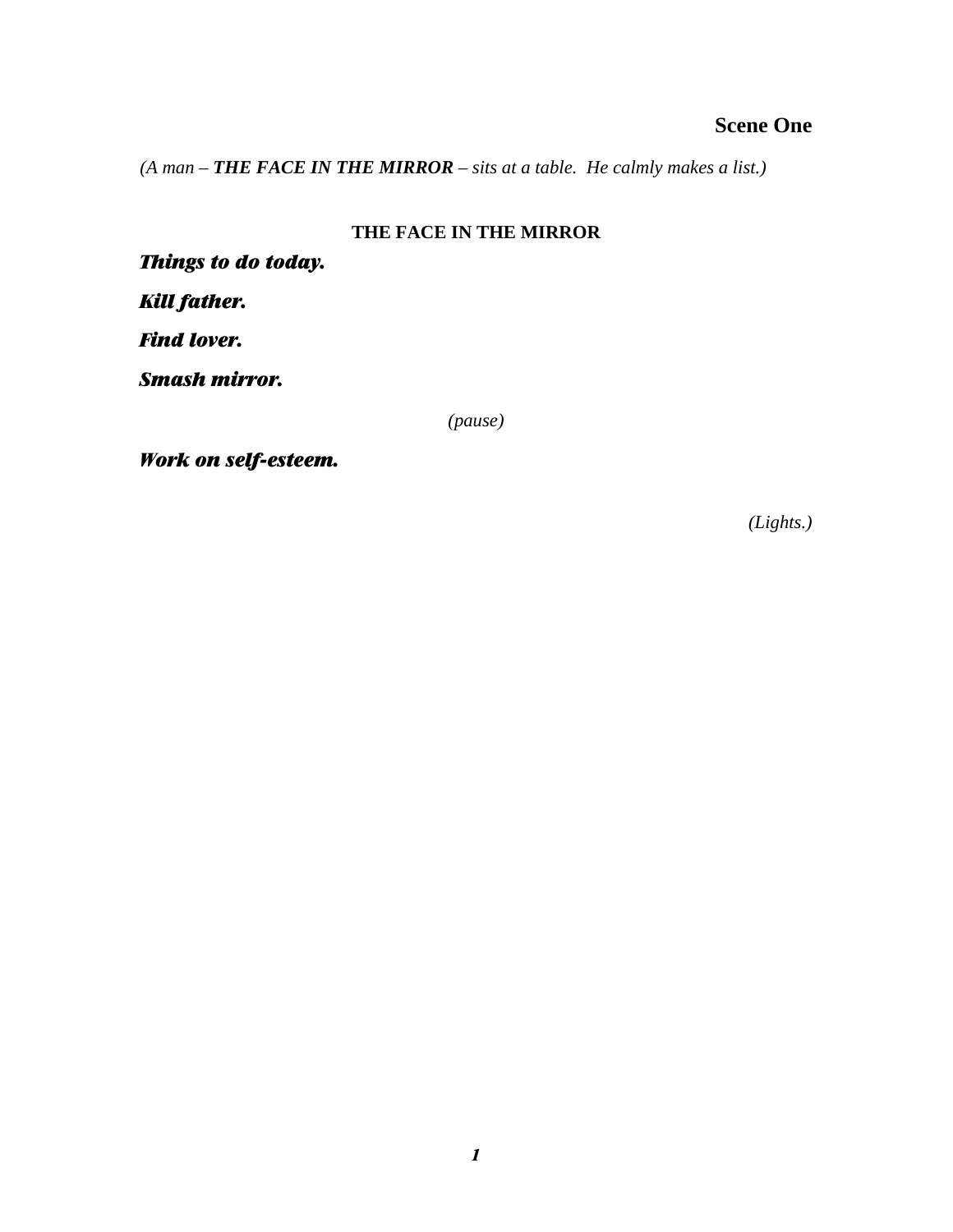*(THE FACE IN THE MIRROR looks at his reflection in a small mirror. He puts the mirror in his pocket, walks forward, and addresses us.)* 

## **THE FACE IN THE MIRROR**

*Okay. What was that about? I'll tell you. I'm working on a life, and I'm looking for a face. A perfect face. Equally boy and girl. Easy to fight with. Easy to cry to.* 

*(beat)* 

*Now, how many faces do you see in life? A million? Ten million? Each one is actually an investment opportunity. Instead of being this disgusting, discategorized nobody, you can invest in this incredible new somebody. This particular disease is called romance.* 

*(He picks up a camera. Bar noise, indistinct conversation.)* 

*We all have cameras. And impulses. And half-developed images of imaginary lovers. You saw a face when you were 20, or 15. You gotta see that face again.* 

*(THE FACE OF LOVE enters.)* 

## **THE FACE OF LOVE**

*And he sees it. And he approaches me.* 

## **THE FACE IN THE MIRROR**

*Don't say anything.* 

## **THE FACE OF LOVE**

*I'm just passing through your mind.* 

## **THE FACE IN THE MIRROR**

*Where are you going?*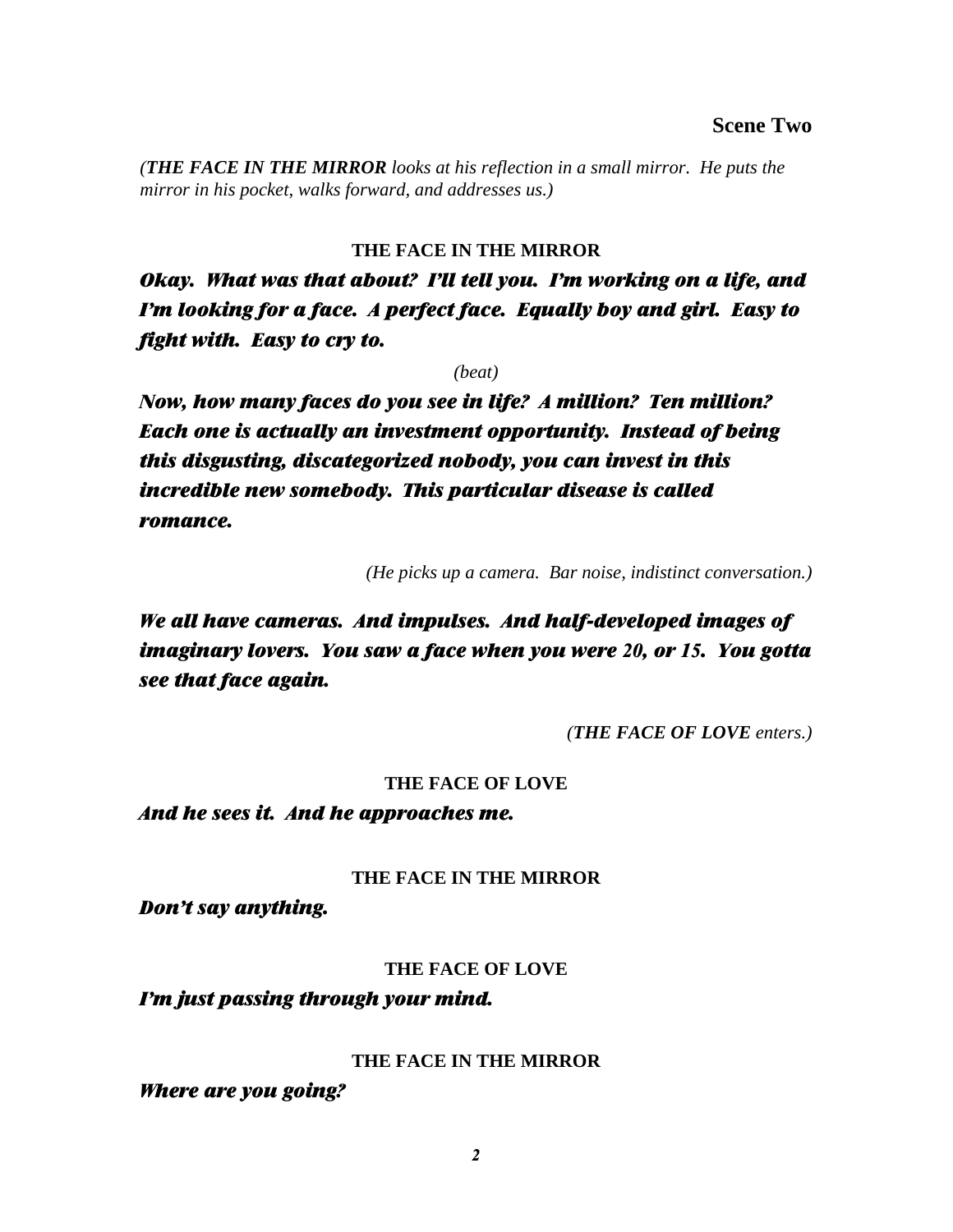## **THE FACE OF LOVE**  *I'm on my way through, please. Out of my way.*

## **THE FACE IN THE MIRROR**

*Great! Hard-to-get.* 

*(The couple link up and collapse to the floor.)* 

## **THE FACE OF LOVE**

*I guess he wants me.* 

## **THE FACE IN THE MIRROR**

*How do you like my pad?* 

## **THE FACE OF LOVE**

*Do I know you?* 

## **THE FACE IN THE MIRROR**

*Hey, did I ever tell you that you look like –* 

*(She puts her hand over his mouth.)* 

## **THE FACE OF LOVE**

*– The madonna-whore thing you explore in every erection?* 

**THE FACE IN THE MIRROR** 

*Yes.* 

## **THE FACE OF LOVE**

*You see? He hasn't even asked me out yet. But he's already in bed with me.*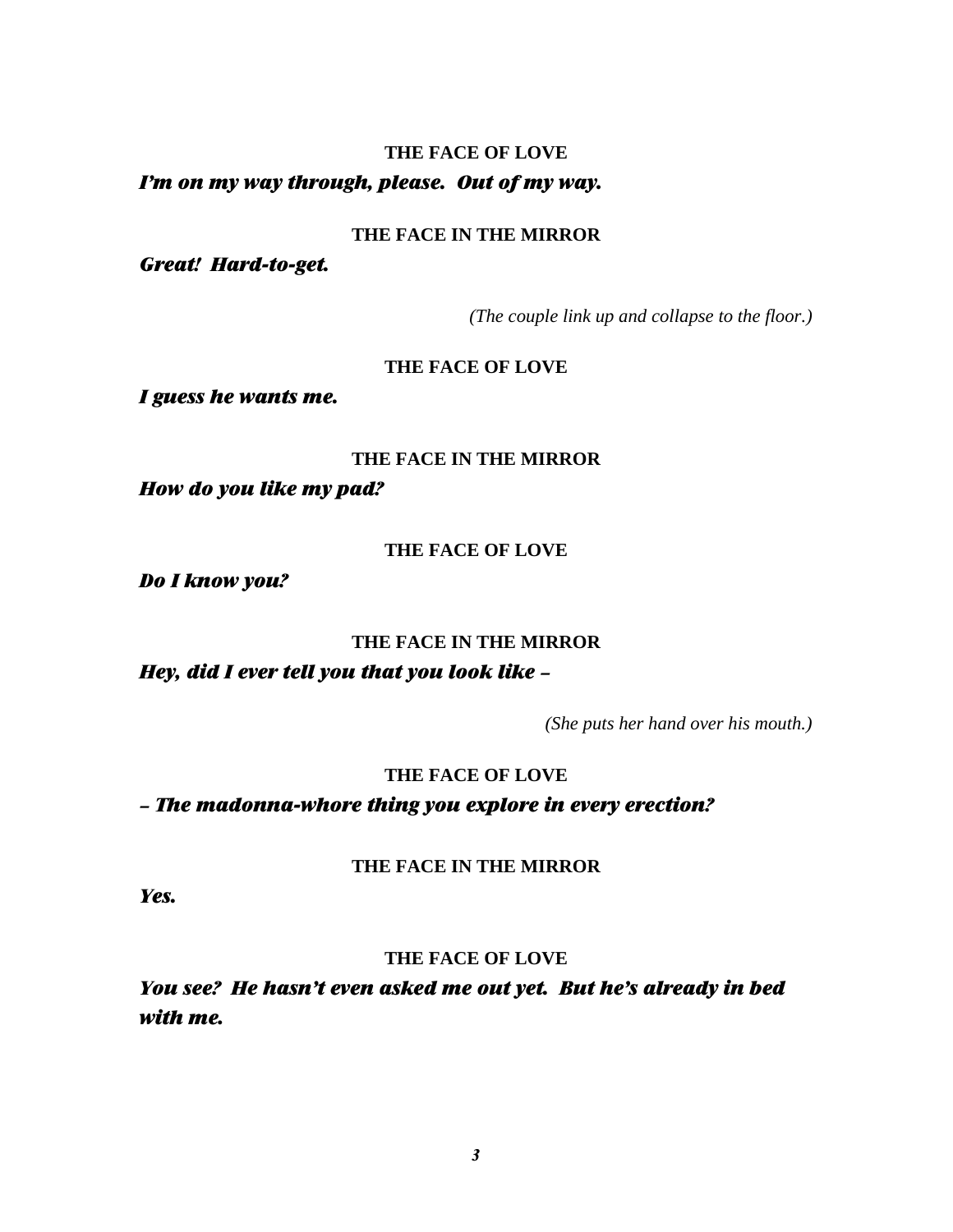## **THE FACE IN THE MIRROR**

*(snapping pictures with the camera)* 

*Come on, baby.* 

#### **THE FACE OF LOVE**

*What are you doing?* 

### **THE FACE IN THE MIRROR**

*Everything. Animal, anal, verbal, oral, we're doin' it all –* 

## **THE FACE OF LOVE**

*– With a camera?* 

#### **THE FACE IN THE MIRROR**

*Shit! Gotta reload!* 

*(He opens the back panel and ejects the film.)* 

## **THE FACE OF LOVE**

*What is wrong with you?* 

## **THE FACE IN THE MIRROR**

*Nothing. Gimme a minute.* 

#### **THE FACE OF LOVE**

*You were doing something.* 

**THE FACE IN THE MIRROR** 

*I was anti-climaxing.* 

## **THE FACE OF LOVE**

*Are you having sex with me?* 

**THE FACE IN THE MIRROR**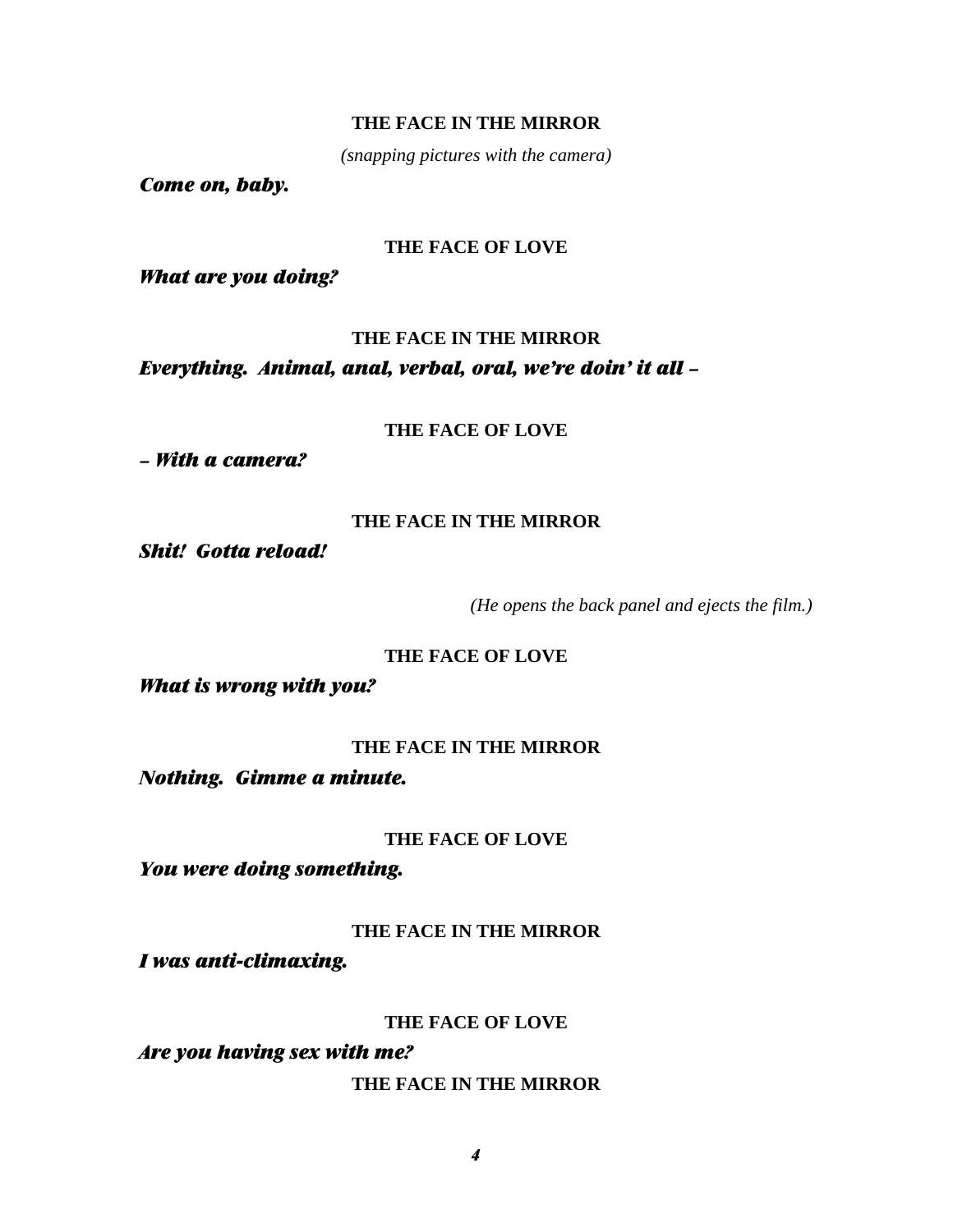# *Sure. We can have sex. In fact, why don't I develop this into a relationship? Will you marry me?*

### **THE FACE OF LOVE**

*You are damaged.* 

### **THE FACE IN THE MIRROR**

*Hey, it's our first anniversary. Why don't we go to Cancun?* 

## **THE FACE OF LOVE**

*Oh, you know, I can't.* 

## **THE FACE IN THE MIRROR**

*Why not?* 

## **THE FACE OF LOVE**

*Projection only goes so far.* 

## **THE FACE IN THE MIRROR**

*Listen. The three minutes I've spent looking at you have been the best three minutes of my life. They confirm my condition –* 

## **THE FACE OF LOVE**

*– Pleased to meet your psychosis. Goodbye.* 

## **THE FACE OF MIRROR**

*You can't leave. You're a part of me.* 

## **THE FACE OF LOVE**

## *We never had anything.*

**THE FACE IN THE MIRROR** 

*Wait.*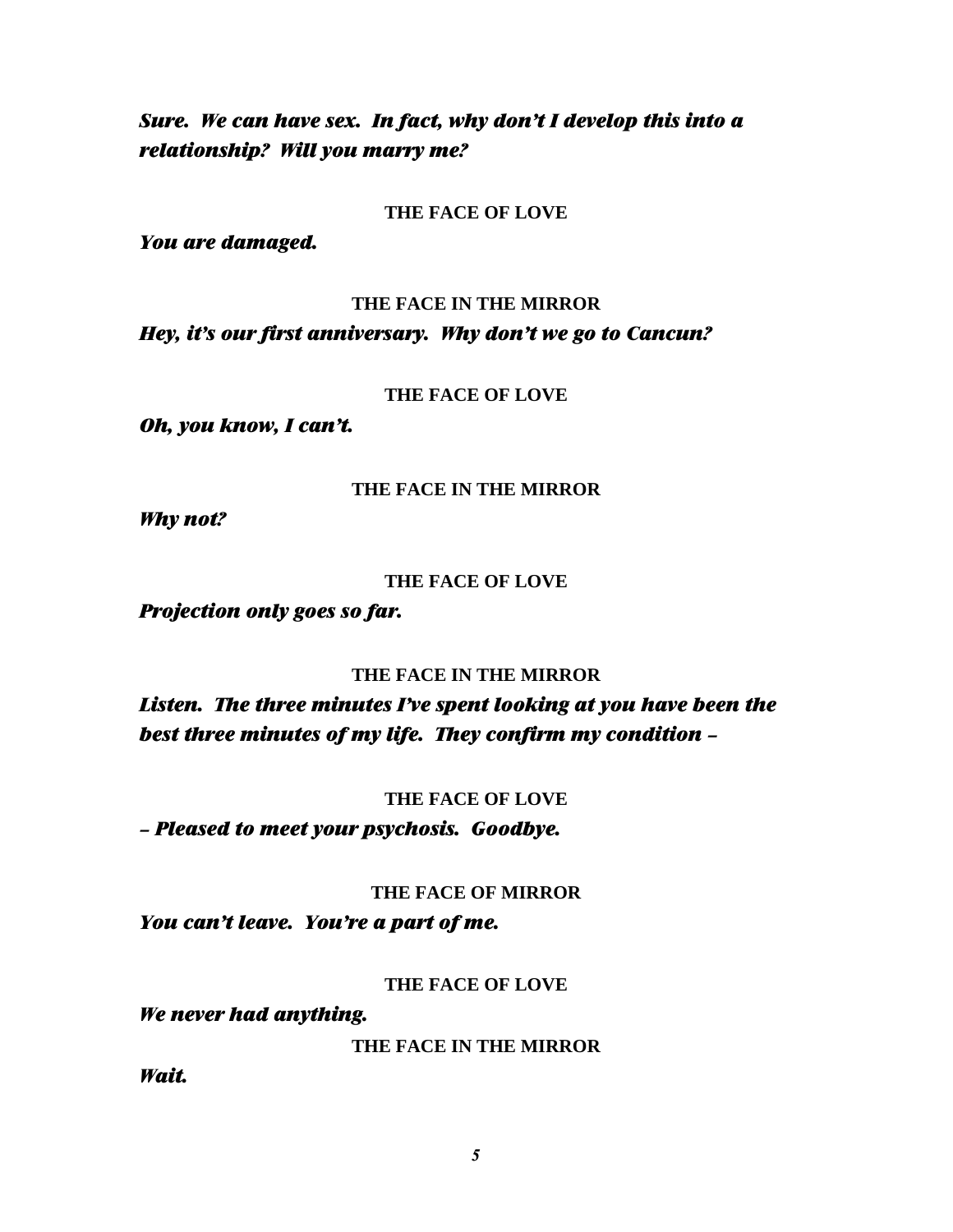*(He holds out a photograph in front of her.)* 

### *Look at that. Huh? Look at that face.*

#### **THE FACE OF LOVE**

*That? That's not mine. That's all yours.* 

*(She exits.)*

#### **THE FACE IN THE MIRROR**

# *Okay. True to my mission, I found a new lover. And, I lost her. But I took a few pictures. Her face was perfect. Everything I needed to collect. A little bit of Mom, and Angelina Jolie.*

*(beat)* 

*Now I need to close my eyes again. Readjust the lens. Recapture a face. Another face. Just as unique. Just as unforgiving.* 

*(THE FACE OF RESPECT enters.)* 

#### **THE FACE OF RESPECT**

*Hello.* 

#### **THE FACE IN THE MIRROR**

*How are you.* 

### **THE FACE OF RESPECT**

*(to the audience)* 

*Well, how am I supposed to answer that? I'm dead.* 

## **THE FACE IN THE MIRROR**

*Yeah, but you still got that look. Evil, unforgiving –* 

### **THE FACE OF RESPECT**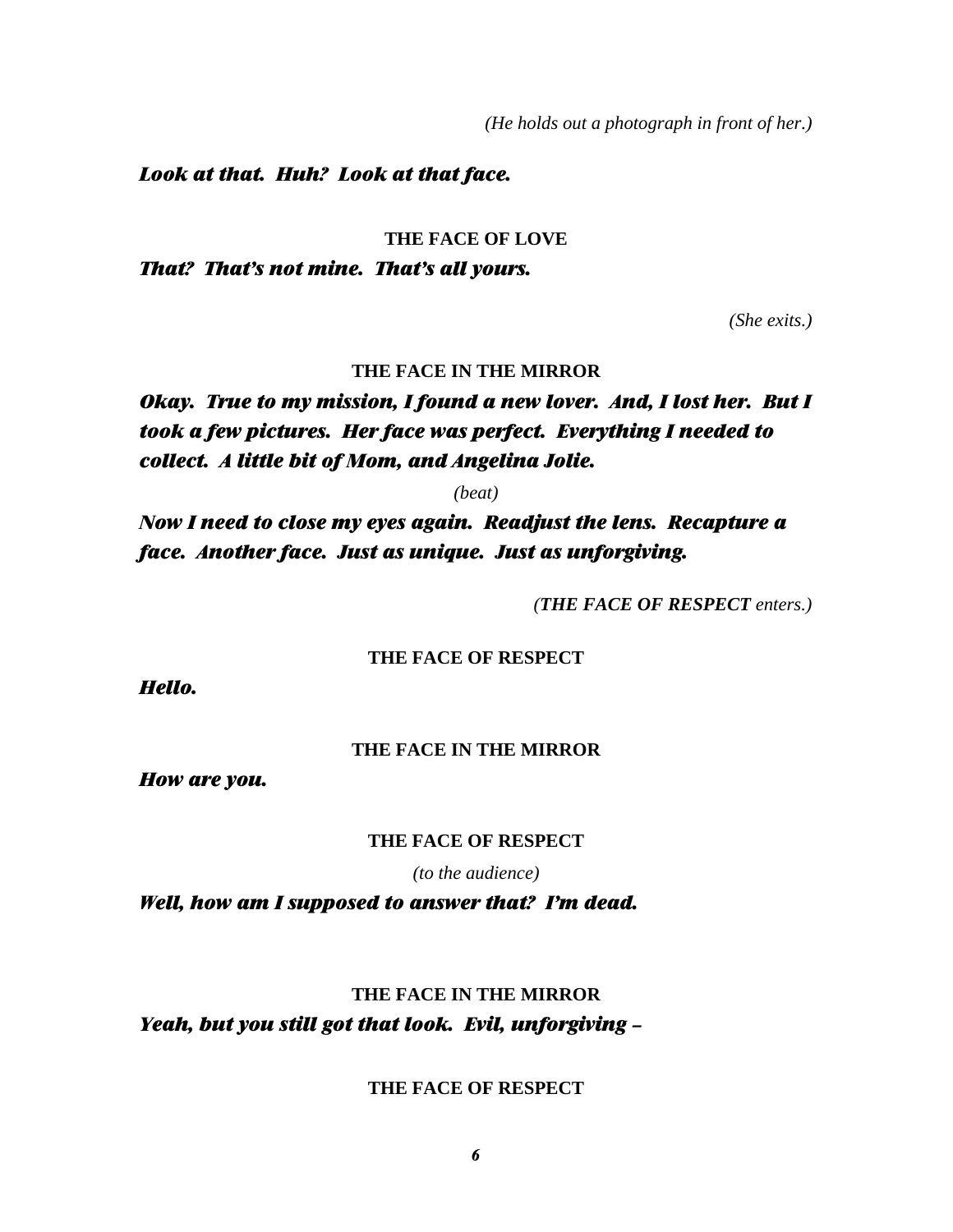*– Yes. Don't you love seeing it again?* 

### **THE FACE IN THE MIRROR**

*No. It's part of some neurosis. Certain situations, situations that require confidence, all I see is you. It's like I'm being judged.* 

**THE FACE OF RESPECT** 

*You feel you have to measure up to me.* 

#### **THE FACE IN THE MIRROR**

*Exactly.* 

#### **THE FACE OF RESPECT**

*How long have I been dead?* 

#### **THE FACE IN THE MIRROR**

*I don't know. Three years?* 

#### **THE FACE OF RESPECT**

*Why haven't you erased me?* 

#### **THE FACE IN THE MIRROR**

*I've tried. Sometimes, the forehead, the nose, the eyes – they're blurry. But then it all comes back.* 

#### **THE FACE OF RESPECT**

*You wanna forget this face, don't you?* 

### **THE FACE IN THE MIRROR**

*I don't know.* 

#### **THE FACE OF RESPECT**

## *That's what you want, isn't it?*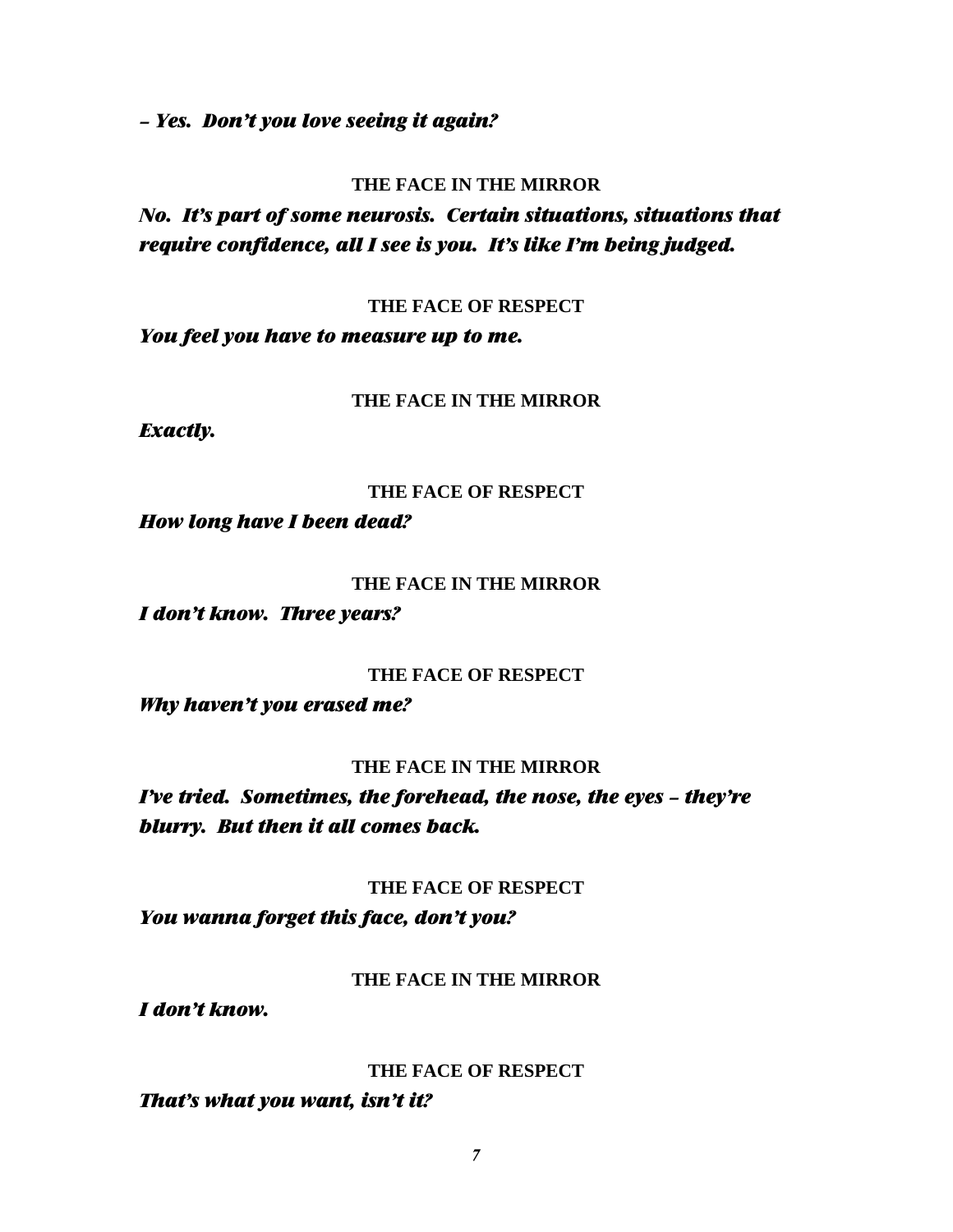#### **THE FACE IN THE MIRROR**

*I thought I did.* 

#### **THE FACE OF RESPECT**

*When you were little, my face was the biggest face in the world. Maybe it was the world. Not just the happiness. All the demons, all the fears.* 

#### **THE FACE IN THE MIRROR**

*Yep. All the stuff I could carry with me the rest of my life.* 

### **THE FACE OF RESPECT**

*Why don't you throw it away?* 

#### **THE FACE IN THE MIRROR**

*Is it that easy? Is that what you did to me? Give me a psychological handicap?* 

### **THE FACE OF RESPECT**

*Why do you worship faces?* 

#### **THE FACE IN THE MIRROR**

*I think it's religious.* 

#### **THE FACE OF RESPECT**

*Religious? Am I a religious icon?* 

#### **THE FACE IN THE MIRROR**

*No. But you were always just as scary. You were mean and tall.* 

### **THE FACE OF RESPECT**

*Now I'm dead. What have you got to worry about?*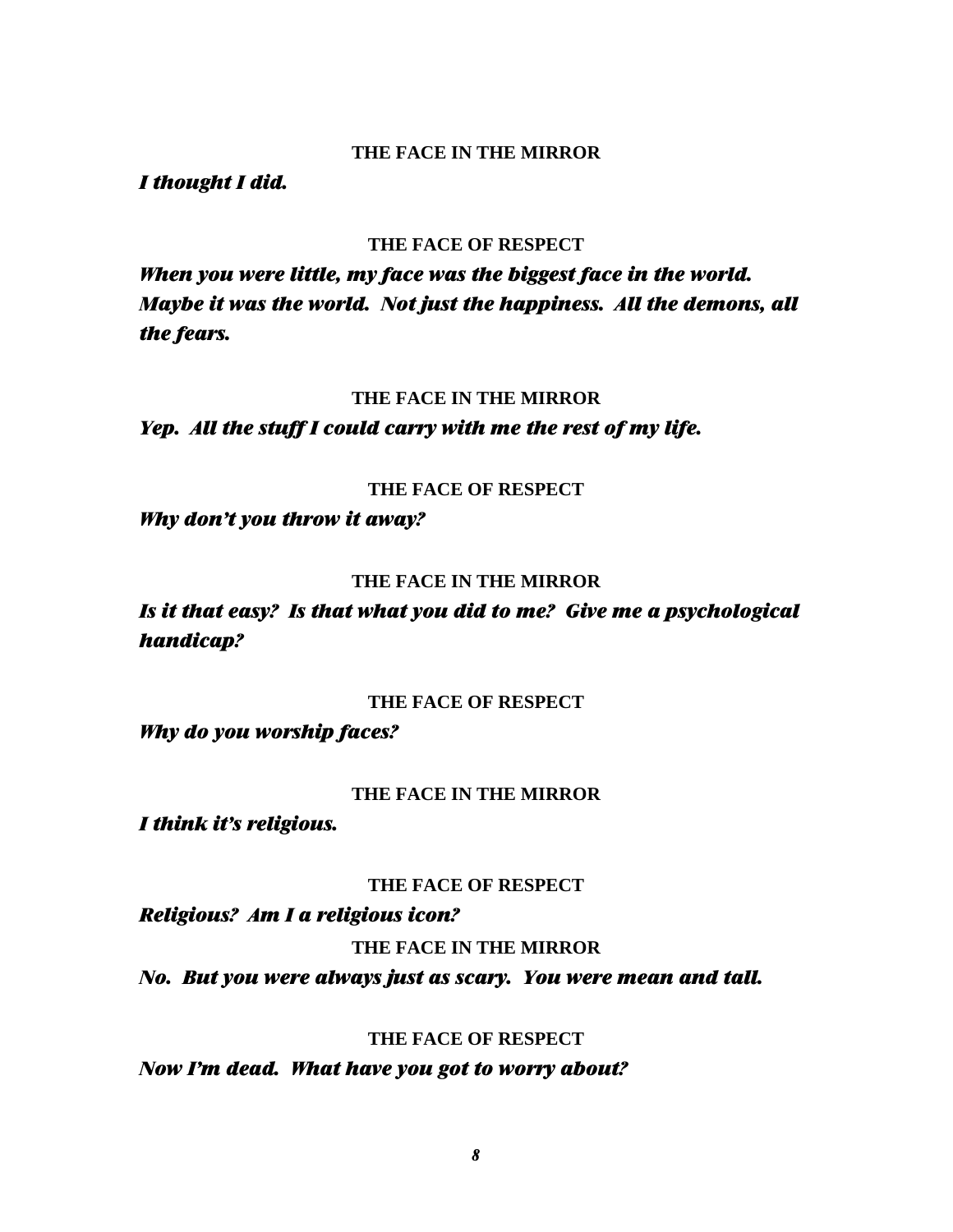## **THE FACE IN THE MIRROR**

## *I don't worry. I obsess. Have you ever heard of narcissism?*

### **THE FACE OF RESPECT**

*When you're really mature, you don't worry about physical beauty.* 

## **THE FACE IN THE MIRROR**

*Well, I do. I worry that your face might be the one I see in the mirror someday.* 

## **THE FACE OF RESPECT**

*Wouldn't that be perfect.* 

## **THE FACE IN THE MIRROR**

*That's why I brought this.* 

*(Indeed, he produces a knife.)* 

## **THE FACE OF RESPECT**

*What are you going to do with that?* 

## **THE FACE IN THE MIRROR**

*Smash the mirror.* 

 *(Lights.)*